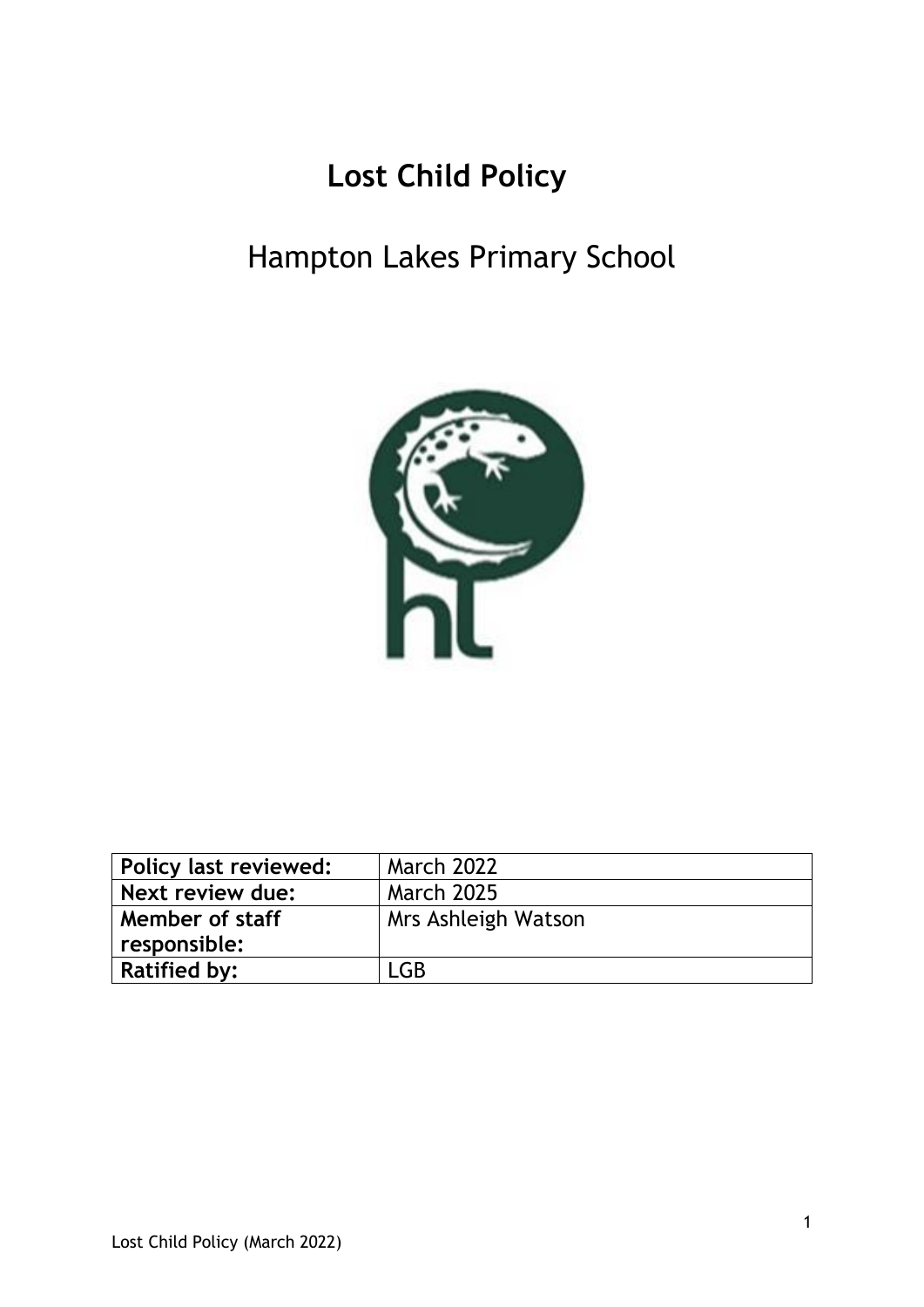### **1. Rationale**

We are fortunate in having modern, purpose built sites, with state of the art electronic security systems. At Hampton Lakes, part of our safeguarding duties include ensuring children are safe within our school site and that the school site itself is secure. In addition, the following measures are in place to prevent a child going missing or becoming lost.

- Internal swipecard system to ensure children cannot leave site unaccompanied
- Gates that are locked during the school day to ensure the outdoor area is secure
- A member of staff on gate duty at the beginning and end of the day to minimise the risk of younger children leaving the school unaccompanied
- Supervision of children at all times of the day including breaktime and lunchtime
- A password collection system in the EYFS to ensure the correct adults are collecting children
- Vision panels in school doors, to prevent children hiding out of sight
- Risk assessments and pre-visits conducted before trips and visits to minimise the risk of children becoming lost on a trip or visit

The following procedures will apply in the unlikely event of a child being lost or going missing.

#### **2. Children lost within the school or its grounds**

- 1) A member of staff noticing a child missing should carefully search all of the areas used by that group of children since the child was last seen, ensuring that the rest of the children are adequately supervised by other staff members.
- 2) If the child is not found after a search of the immediate area, the member of staff should inform the Head of School, giving the name of the child and their last known location.
- 3) The Head of School, will calmly organise a search of the rest of the building and the outdoor area, using support staff to assist with the search.
- 4) If the child is not found, the child's parents should be alerted.
- 5) If the child is not found after **15 minutes** the police will be called, to inform them of a missing child.
- 6) Further guidance will then be taken from the police.

#### **3. Children who have left the school site**

- 1) A member of staff noticing a child leaving the school site without authorisation should immediately request assistance from another member of staff, who will inform a senior member of staff that a child has left the school site.
- 2) As soon as practically possible, the child's parents should be informed that the child has left the school site.
- 3) One member of staff would ensure the child was followed, keeping them in sight at all times, where possible.
- 4) Depending on the situation, and the child's emotional presentation, it may be safer to keep a watchful eye on the child from a distance rather than approaching the child. The child's safety is paramount and a child should not be approached or pursued if they are posing a risk to themselves or others.
- 5) A second member of staff, preferably a senior leader, may join the member of staff in pursuit of the child if it is safe to do so.
- 6) Where possible, the child would be encouraged to return to school.